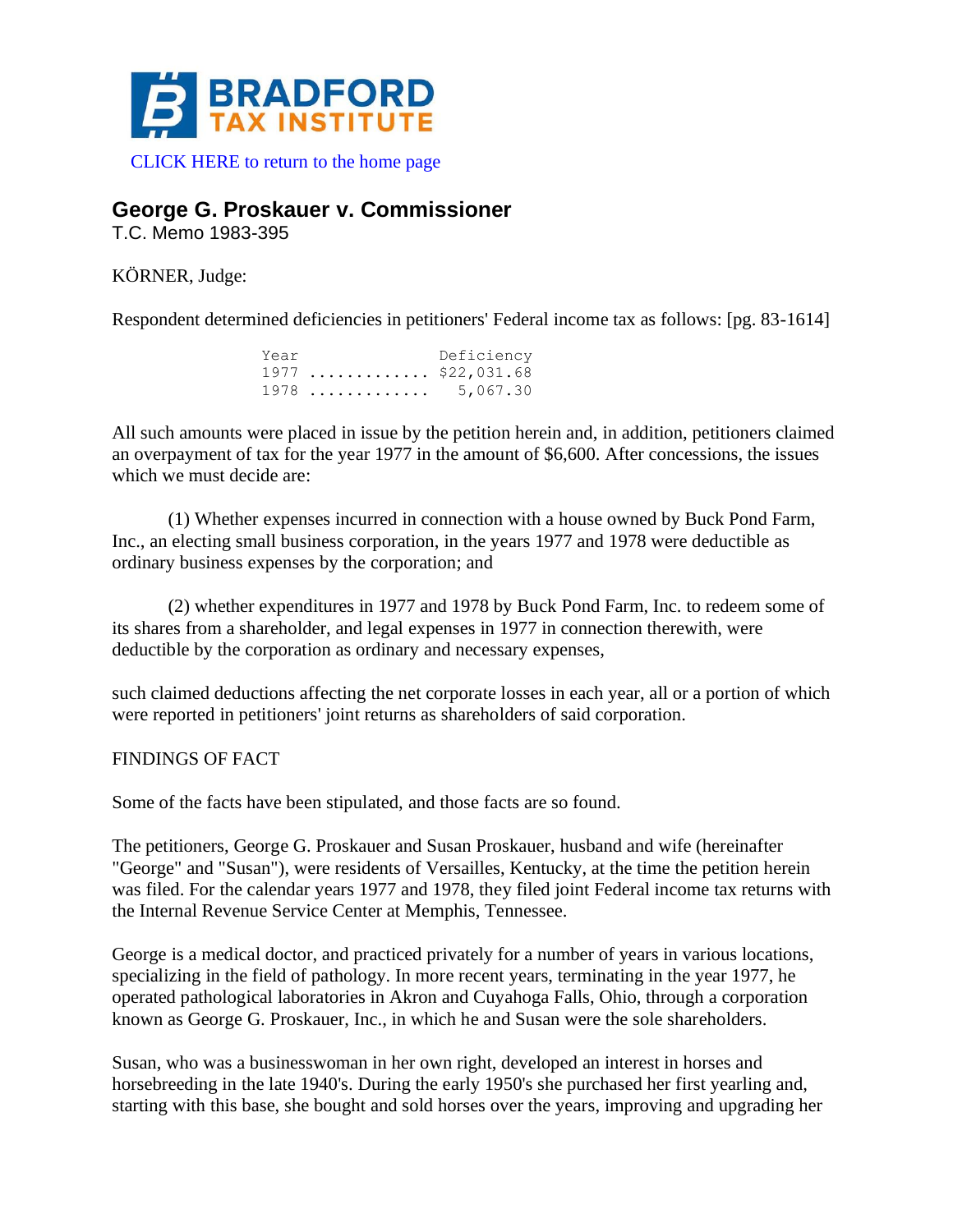holdings until during the early 1970's, working in conjunction with George G. Proskauer, Inc., an investment of about \$800,000 in thoroughbred horses had been built up, owned in part by George G. Proskauer, Inc. and in part by Susan.

In the year 1973, Susan, together with Victor and Lucille Heerman, formed Buck Pond Farm, Inc. (hereinafter "Buck Pond" or "the corporation"), a Delaware corporation. From its formation until September 17, 1976, Susan owned 500 shares of the corporation's stock, and Victor and Lucille Heerman jointly owned 500 shares, representing the total outstanding stock of Buck Pond. During this same period, Susan and Victor Heerman were officers and directors of the corporation. For its fiscal years ending June 30, 1977, and June 30, 1978, Buck Pond was an electing small business corporation under the provisions of section 1371, et seq., of the Internal Revenue Code. 1

Since the time of its formation, Buck Pond has operated a thoroughbred horse farm in Woodford County, Kentucky. Its activities, and the sources of its income in the years before us, included boarding horses, stud fees, tobacco sales and the sales of yearlings and broodmares. Buck Pond also acted as syndicate manager for the stallion Blood Royal; supplied customers or found buyers for any syndicate members desiring to sell their Blood Royal season; and acted as agent for others in the purchase and sales of thoroughbreds, receiving commissions from such transactions.

Buck Pond Farm, in addition to fields and pastures, had barns, stables, foaling facilities and a paddock for the horses. The corporation maintained on the premises eight houses for the use of farm workers and their families, and paid all expenses in connection with such houses. There was a separate building used as corporate offices, in which the corporation's financial records were kept, as well as records of individual horses who were or had been on the farm. A separate guest house for visitors was also maintained.

There was, in addition, a house (hereinafter the "main house") consisting of approximately nine rooms and a basement, originally built in the late 18th Century by the father of the late Chief Justice of the United States John Marshall. The main house included, inter alia, four bedrooms, a living room, dining room and den.

From the inception of the corporation until the fall of 1976, Mr. and Mrs. Heerman lived in the main house, and were the [pg. 83-1615]active managers-in-residence of the Buck Pond operations, in general charge of all matters.

Beginning at least as early as 1975, and continuing until the fall of 1976, increasing disagreements and differences developed between Susan and Mr. Heerman with regard to the development and operation of Buck Pond Farm. Although apparently making occasional visits there, Susan was not in residence at Buck Pond, but was living with George in Ohio. Relations between Susan and the Heermans deteriorated to the point where Susan determined that the stockholder relationship between them had to be terminated in one way or another. She felt that the Heermans were spending more money than the corporation could afford, and she was alarmed by the corporation's condition and the financial prospects. She accordingly undertook to invoke the provisions of a buy-sell agreement which she and the Heermans had entered into in 1974, and sought to buy out the Heermans' stock, so that she could get rid of the Heermans and take over the management of Buck Pond herself.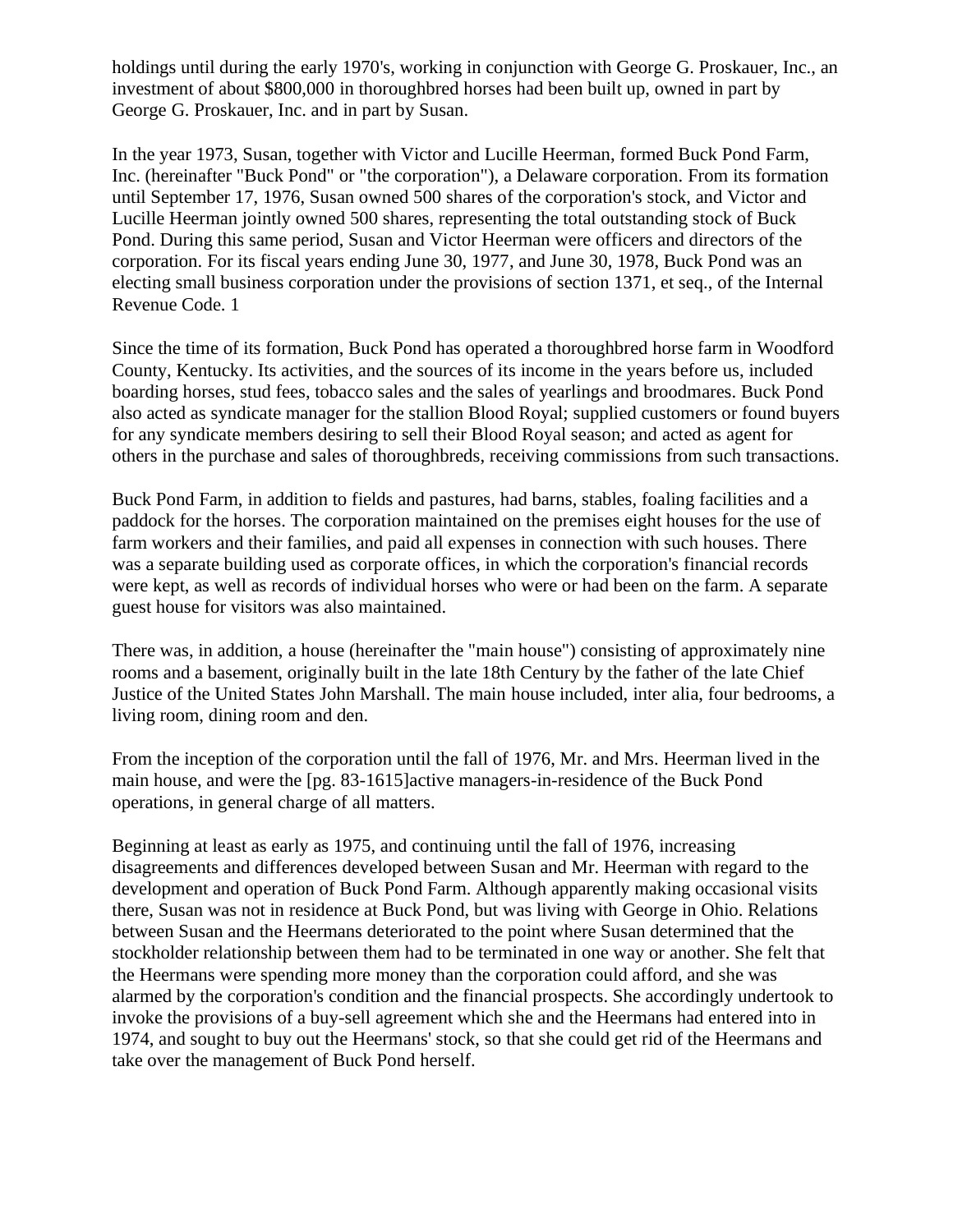For undisclosed reasons, the Heermans refused to sell their stock to Susan under the buy-sell agreement, and Susan's attempts along this line were abandoned, although the agreement provided the remedy of specific performance against a defaulting party. Instead, under date of September 17, 1976, a tripartite agreement was entered into between Susan, the Heermans, and Buck Pond, under which, inter alia:

a. Buck Pond discharged its indebtedness of \$328,646 to the Heermans by the payment of \$65,729.25 in cash plus four installment promissory notes, each in the same amount and payable annually over a period of four years, with interest at 6%.

b. Buck Pond redeemed all of the Heermans' stock at a total price of \$46,354, with \$9,270.75 being paid in cash at the time of the execution of the contract, and with the balance payable in four equal annual installments of equivalent amount, represented by promissory notes bearing 6% interest.

c. The payment of such promissory notes issued by Buck Pond was guaranteed by Susan personally.

d. The Heermans resigned as officers and directors of Buck Pond.

e. The Heermans agreed to vacate the main house by November 1, 1976.

f. The prior buy-sell agreement between Susan and the Heermans was formally voided.

So far as the record shows, this agreement was carried out according to its terms: the Heermans severed all connection with Buck Pond, vacated the main house, and the stipulated annual payments by Buck Pond to the Heermans with respect to their stock were made by Buck Pond in its fiscal years 1977 and 1978, each in the amount of \$9,270.75. After the surrender of the Heermans' stock to Buck Pond, Susan remained the sole shareholder of the corporation.

In negotiating and preparing the above agreement, Buck Pond incurred and paid legal fees of \$10,225 in its fiscal year 1977.

In March, 1977, petitioners moved into the main house at Buck Pond Farm. A few months thereafter, in June, 1977, George G. Proskauer, Inc. was merged into Buck Pond. Susan and George each surrendered their stock in George G. Proskauer, Inc. and received stock of Buck Pond under the terms of the merger agreement, and they were thereafter the sole shareholders of the corporation. 2

After taking up residence at the main house at Buck Pond Farm, Susan and George became the active overall managers of the Buck Pond operation. They had a farm manager who looked after the barns, the fields, the pastures and gave day-to-day attention to the horses. Susan and George concentrated on attracting clients and building the farm into a profitable operation. In this, their labors were both joint and several: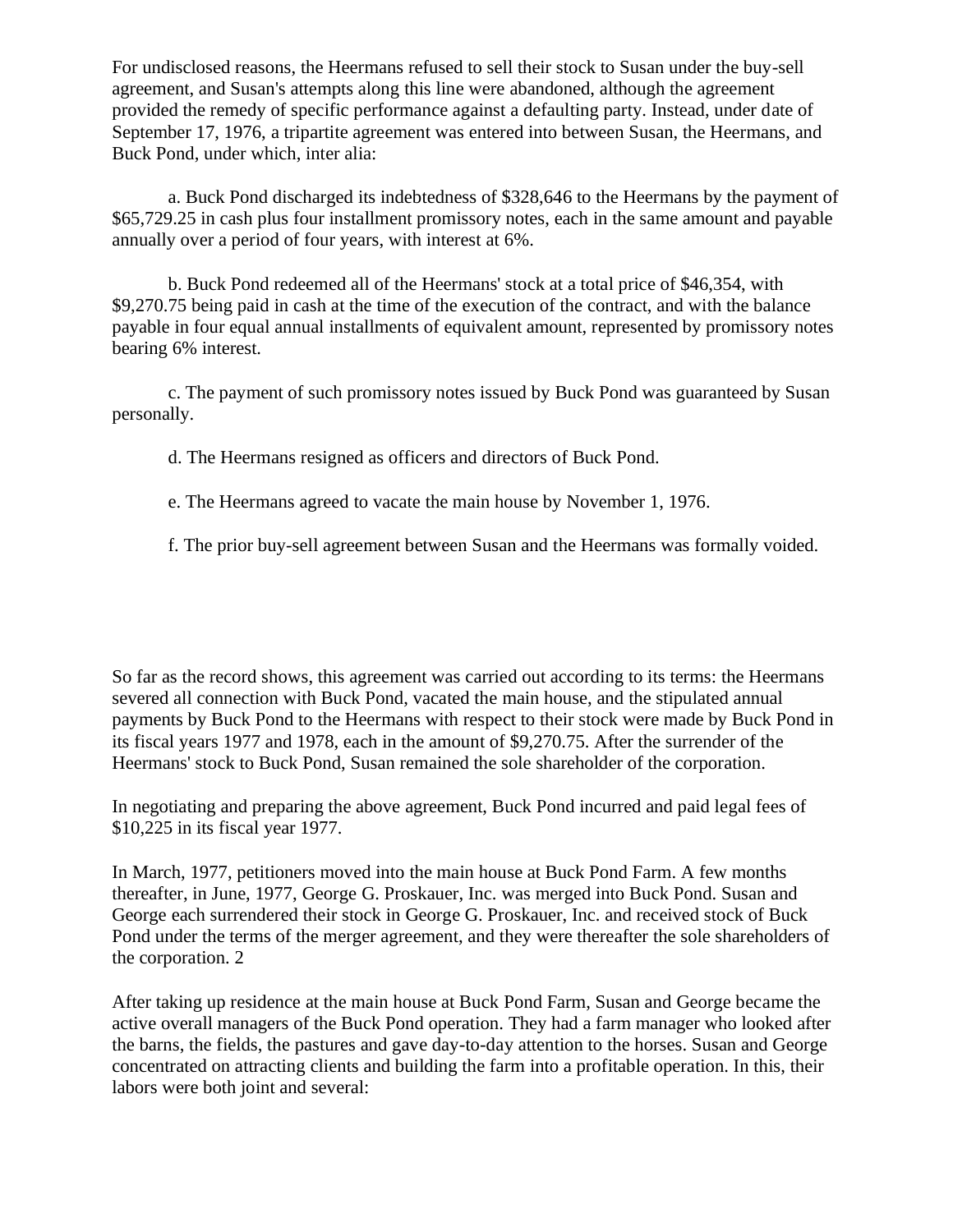a. George, as a physician, attended to the health of the horses, sometimes alone and sometimes in consultation with a veterinarian. He attended foalings, and examined the afterbirth for evidence of medical problems. He performed microscopic examinations of sperm at each breeding of a stallion to check fertility.

b. Susan, as a student of pedigrees and blood lines, maintained extensive records in this area, including all breedings and foalings taking place at Buck Pond Farm. She consulted with customers and prospective customers in connection [pg. 83-1616]with breeding, boarding, buying and selling horses at Buck Pond.

c. George and Susan together met with customers and prospective customers who came to the farm, and ran the financial aspects of the corportion's business. In this connection, they entertained frequently at the main house, serving luncheons, dinners, and putting up customers and prospective customers overnight. The main house contained four bedrooms, of which George and Susan used two and used the other two for guest rooms.

In this connection, they entertained frequently at the main house, serving luncheons, dinners, and putting up customers and prospective customers overnight. The main house contained four bedrooms, of which George and Susan used two and used the other two for guest rooms. 3 Other than their own bedrooms, George and Susan used all parts of the house-living rooms, dining room, den, and kitchen-for both personal and business purposes. 4 They made themselves available at short notice to receive, entertain and consult with customers and prospective customers in this fashion. They also entertained friends who were not customers or prospective customers. They worked hard to make Buck Pond a profitable operation, and, after March, 1977, devoted full time to the corporate business. So far as this record shows, the main house at Buck Pond Farm was their full-time residence after March, 1977.

Buck Pond reported net losses in its Form 1120S tax returns for its fiscal years ending June 30, 1977, and June 30, 1978. Petitioners, in turn, claimed a portion of the corporation's net loss in their calendar year returns for 1977 and 1978, respectively, based upon their stock ownership in the corporation for each year.

Upon audit of the corporation's returns, respondent disallowed expenses claimed by the corporation for depreciation, utilities, gas and fuel and insurance attributable to the main house, in the amounts of \$10,591 for fiscal year 1977 and \$11,969 for fiscal year 1978. Respondent also disallowed as a deduction the legal fees of \$10,225 incurred by the corporation in connection with its redemption of the Heermans' stock. As a result of these and other adjustments not in issue herein, the net operating losses of the corporation were reduced, and respondent therefore made appropriate reductions in the losses claimed by petitioners in their individual returns for 1977 and 1978. Respondent's statutory notice of deficiencies to petitioners followed.

In their petition herein, as amended, petitioners placed the above actions of respondent in issue and, in addition, claimed additional corporate deductions for 1977 and 1978 in the amount of \$9,270.75 in each year, on account of the payments made by Buck Pond to the Heermans in those years in redemption of the Heermans' stock.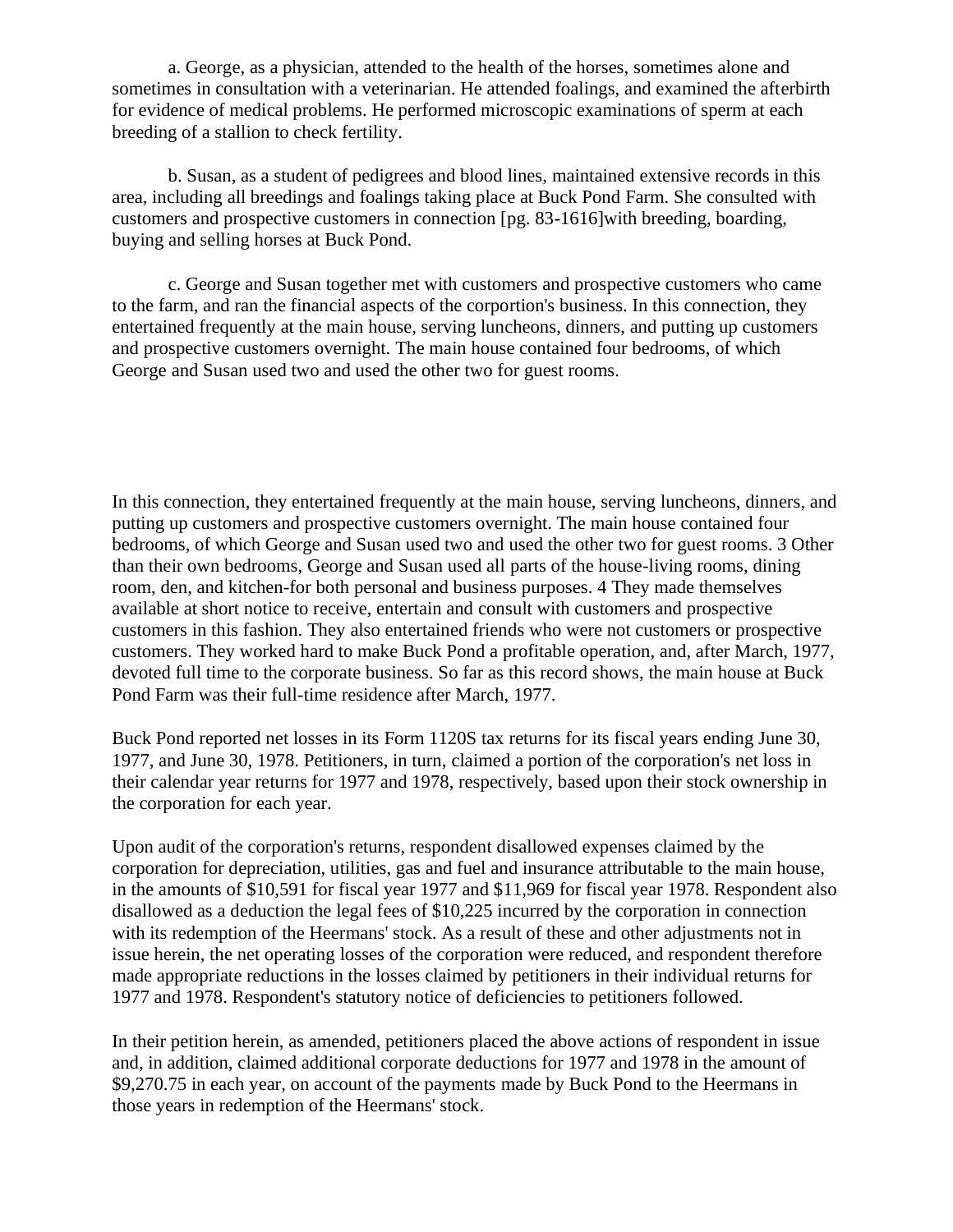For all or part of each of the corporations' fiscal years 1977 and 1978, the main house at Buck Pond Farm was used as a residence by shareholders of the corporation.

The payments made by the corporation in its fiscal years 1977 and 1978 to the Heermans in redemption of their stock of the corporation, and the legal expenses incurred by the corporation in connection therewith in the year 1977, were expenses incurred by the corporation in connection with the acquisition of a capital asset.

## **OPINION**

The issues which we must decide in the instant case all involve claimed ordinary income deductions (under section 162(a)) by Buck Pond Farm, Inc., an electing small business corporation within the meaning of section 1371 for its fiscal years ending June 30, 1977, and June 30, 1978. 5 The corporations' net losses for these two years were claimed by petitioners in their joint individual income tax returns for calendar years 1977 and 1978 in accordance with the provisions of section 1374. The parties are in agreement as to the propriety of such treatment; the dispute is as to the allowability of the claimed deductions in arriving at the net losses of the corporation for the two years in issue.

## 1. Expenses Of The Main House

In its return, the corporation claimed deductions on account of depreciation, utilities, insurance, and gas and fuel in each year with respect to the main house, which concededly was a corporate asset. Respondent disallowed the claimed deductions on the ground that they were barred by the specific provisions of section 280A, having determined that the house was used as a residence in the period in question by shareholders of an electing small business corporation.

Petitioners contend that section 280A has no application to the facts of the present case. Alternatively, petitioners contend that even if section 280A applies in the present situation, the corporation is still [pg. 83-1617] entitled to the claimed deductions by reason of the provisions of section  $280A(c)(1)$ .

The relevant portions of section 280A are reproduced in the footnote. 6

In enacting section 280A as part of Pub. L. 94-455, 90 Stat. 1569-1572, Congress intended to eliminate the imprecise and subjective "appropriate and helpful" standard which had been employed in certain previous court decisions, see Bodzin v. Commissioner, 60 T.C. 820 (1973), revd. 509 F.2d 679 [ 35 AFTR 2d 75-618] (4th Cir. 1975), cert. denied 423 U.S. 825, (1975), since Congress perceived a

\*\*\* need for definitive rules to resolve the conflict that exists between several recent Court decisions and the position of the Internal Revenue Service as to the correct standard governing the deductibility of expenses attributable to the maintenance of an office in the taxpayer's personal residence. [S. Rept. No. 94-938, pp. 49, 185-186, 1976-3 C.B. (Vol. 3); H. Rept. No. 94-658, pp. 695, 852-853, 1976-3 C.B. (Vol. 2); Joint Committee Explanation, pp. 1, 151-153, 1976-3 C.B. (Vol. 2).]

On its face, the facts in the instant case appear to bring it clearly within the ambit of section 280A. There can be no question that the main house, owned by the corporation, was a "dwelling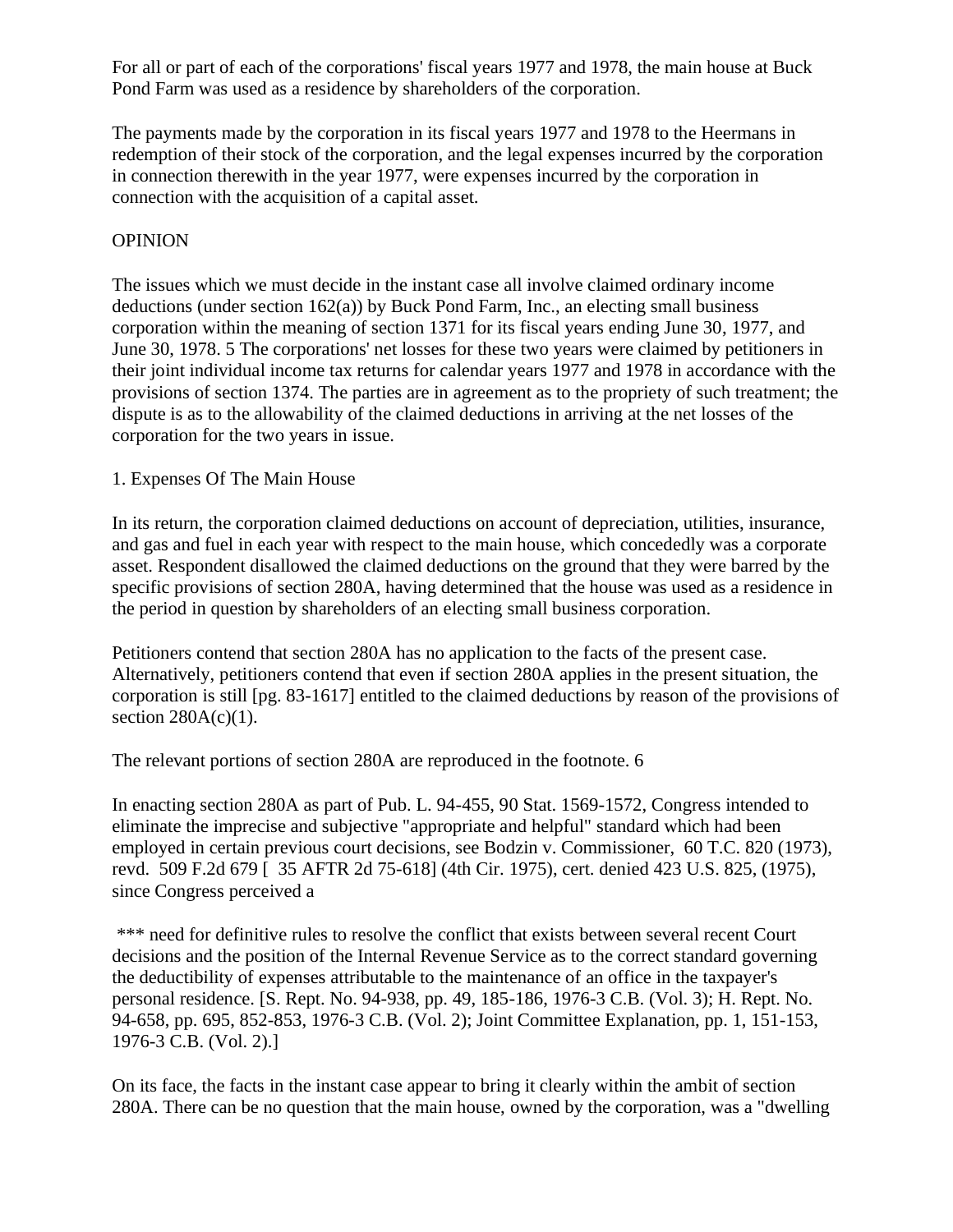unit." It is also undisputed in this record that the Heermans, up to November, 1976, and petitioners, after March, 1977, used the main house as their residence, and did so at a time when they were shareholders of the corporation, which was an electing small business corporation.

Petitioners seek to avoid the impact of section 280A by contending that since the entire house was used by the corporation for business purposes, viz., conferring with and entertaining clients, the entire house should be considered as a working business asset of the corporation, and the personal use of the house as the shareholders' residence should be ignored. Thus, petitioners appear to contend that although section 280A may apply to an office in a home, it does not apply to a home in an office. Essentially the same argument was advanced by the taxpayer in Baie v. Commissioner, 74 T.C. 105 (1980), where we said "we find this argument ingenious and appealing, [pg. 83-1618] but, unfortunately, insufficient to overcome the unambiguous mandate of the statute." Baie v. Commissioner, supra, at 110.

Even if the entire main house were used for business purposes, the application of section 280A cannot be narrowed as petitioners urge; quite aside from the requirements of section  $280A(c)$ , next discussed, the plain language of section 280A(a) will not permit it. In any case, petitioners have not shown that the entire main house was used for business purposes; we doubt, for instance, that petitioners' own bedrooms were used for business purposes, and there is no proof in this record that no personal effects, as opposed to business records, were stored in the basement. We accordingly hold that section 280A applies in the present situation.

Alternatively, petitioners urge that even if section 280A is applicable here, the exceptions provided in section  $280A(c)(1)(A)$  and (B) would permit the corporation to take the present claimed deductions. Here again, we must disagree with petitioners.

We have no doubt on this record that the main house made an important contribution to the conduct of the corporation's business. It enabled the petitioners to be right on the spot and immediately available to meet, confer with and entertain customers and prospective customers of Buck Pond. It was a gracious place, and it provided an excellent setting for the cultivation of the clients who provided the corporation's income from horse breeding and maintenance. We have no doubt that petitioners exploited it to the fullest. It is not clear to us, however, that the main house could be considered the "principal place of business" for the corporation, as is required by section  $280A(c)(1)(A)$ , inasmuch as Buck Pond maintained a separate building which was its business office, and in which were housed all its business records and files of horses who were or had been maintained at the Farm. 7 What is clear is that the main house, which also served as the Heermans and Petitioners' residence, was not used "exclusively" for the purposes outlined in those two subsections. The business use of the main house was undoubtedly extensive, but it was so inextricably intertwined with its personal use by the corporation's shareholders as a residence that we cannot find that any portion of the main house was used exclusively for the enumerated business purposes, as section  $280A(c)(1)$  requires. 8

On this issue, therefore, we hold for the respondent.

2. Expenses In Connection With Acquiring

the Corporation's Stock.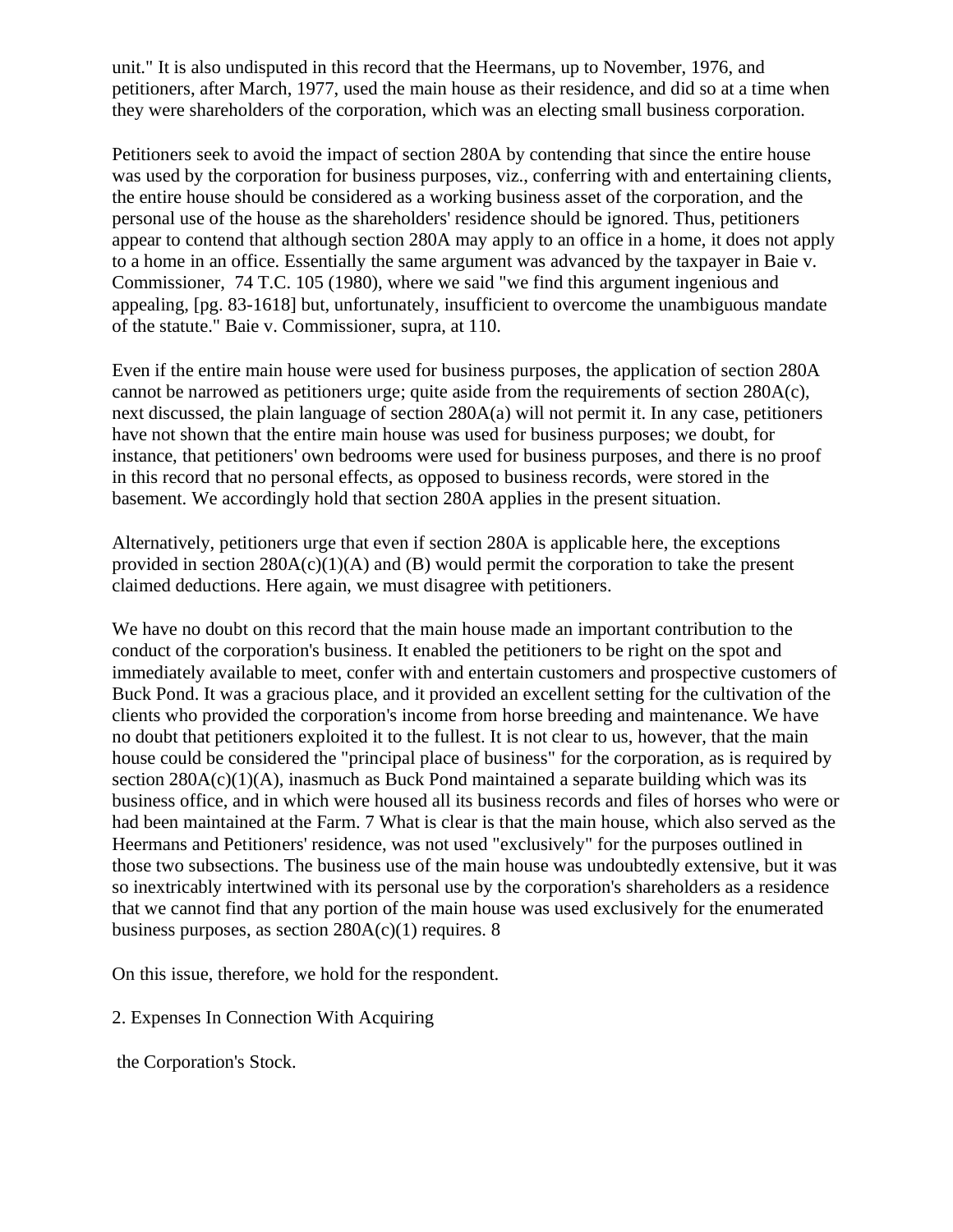After a long-simmering dispute, Susan apparently determined that Mr. Heerman's management of Buck Pond was unsatisfactory, that she could no longer work with him as a co-shareholder, and that something had to be done to get him out of the corporation as an officer and shareholder. She first attempted to exercise her rights under an existing buy-sell agreement with the Heermans and purchase their stock. When this proposal was refused, an alternative arrangement was evolved, whereunder the corporation arranged to pay off its existing indebtedness to the Heermans and purchase their stock, with payments being made on the installment basis. Petitioners contend that the installment payments for the Heermans' stock which were made in 1977 and 1978, together with the legal expense incurred by the corporation in 1977 in negotiating and preparing the settlement agreement, should be deductible as ordinary and necessary expenses of the corporation under section 162(a), in that such payments were necessary to assure the corporation's continued existence.

Respondent, on the other hand, has taken the more traditional position that no deductions are allowable with respect to such payments, since they were made in connection with the acquisition of a capital asset by the corporation, viz., the repurchase of its own stock.

Normally, the purchase of stock, including the purchase of the issuing corporation's own stock, is to be considered a capital transaction, section 263, for which no deduction would be allowable under section 162(a), Harder Services, Inc. v. Commissioner, 67 T.C. 585 (1976), affd. without opinion 573 F.2d 1290 (2d Cir. 1977); See United States v. Hilton Hotels Corp., 397 U.S. 580 [ 25 AFTR 2d 70-967] (1970), and the same treatment is to be given any incidental expenses connected with such purchase, such as legal fees, Woodward v. Commissioner, 397 U.S. 572 [ 25 AFTR 2d 70-964] (1970); Third National Bank in [pg. 83-1619]Nashville v United States, 427 F.2d 343 [ 25 AFTR 2d 70-1280] (6th Cir. 1970).

Petitioners contend, however, that an exception to the general rule exists where the acquisition of the corporation's stock is made necessary in order to assure the corporation's continued existence, citing Five Star Manufacturing Company v. Commissioner, 355 F.2d 724 [ 17 AFTR 2d 183] (5th Cir. 1966), revg. 40 T.C. 379 (1963). In that case, the taxpayer corporation, whose central income-producing asset was its license to manufacture and sell an article under a patent held by a third party, found itself in a situation where the patent holder had cancelled the license to the taxpayer, and had attached, through court proceedings, two-thirds of its inventory of finished goods. The corporation had no working capital and no credit. The patent holder would consent to renew the license and release his hold on the corporate assets only if one of the two shareholders was eliminated from any interest in the corporation. This was accomplished; the taxpayer corporation bought in the shareholder's stock, (apparently with infusions of money from the other shareholder) the stranglehold which the patent holder had on the corporation was released, and it survived and continued in business. Under these circumstances, the Court of Appeals for the Fifth Circuit concluded that the corporation's expenditures in buying the stock of the shareholder should be considered as ordinary and necessary and deductible under section 162(a), since without such purchase the corporation would promptly have been put out of business.

The Five Star case, however, was decided in 1966, under the factual "primary purpose" test which, at the time, was infrequent, if somewhat haphazard, use by the courts in deciding whether an expenditure was to be considered capital in nature or an ordinary and necessary expense. In Woodward v. Commissioner, supra, the Supreme Court, acknowledging the confused state of the law in this area, see Woodward, 397 U.S. at 576, rejected the "primary purpose" test, and substituted therefor a standard which looks to the fundamental nature of the transaction, rather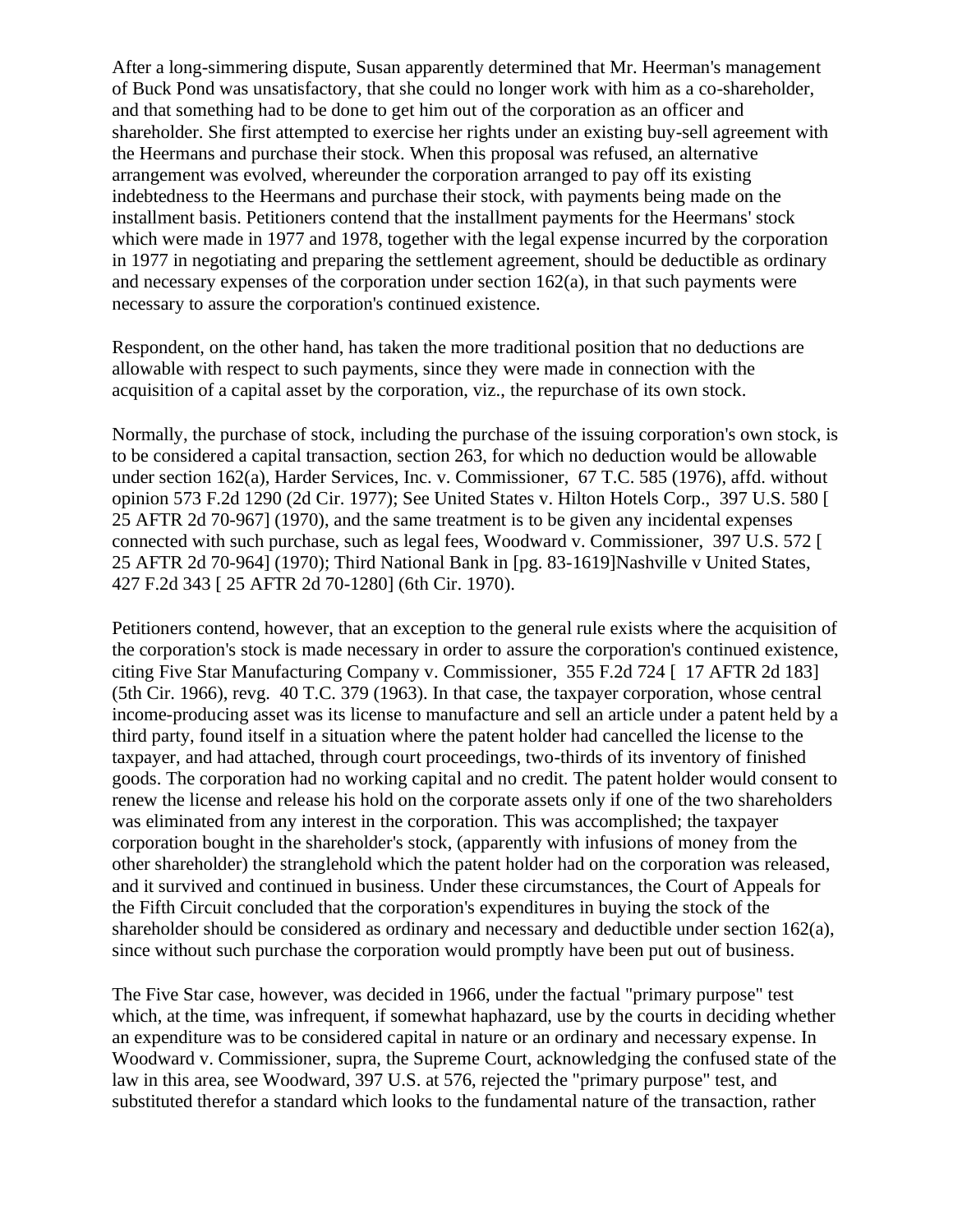than the reasons for entering into it, as being determinative of the tax treatment to be afforded. The "primary purpose" test no longer correctly applies the law. Anchor Coupling Company v. United States, 427 F.2d 429, 431 [ 25 AFTR 2d 70-1282] (7th Cir. 1970).

Recognizing the important change in the law wrought by the Supreme Court in 1970 in Woodward v. Commissioner, supra, the Fifth Circuit, author of the opinion in Five Star, has limited that case to its own facts and to those extraordinary situations where, as in Five Star, the purchasing corporation was faced with extinction, absent the purchase in question. Jim Walter Corp. v. United States, 498 F.2d 631, 639 [ 34 AFTR 2d 74-5634] (5th Cir. 1974); Markham & Brown, Inc. v. United States, 648 F.2d 1043 [ 48 AFTR 2d 81-5349] (5th Cir. 1981). The Court of Appeals for the Third Circuit has taken the same restrictive approach. H.&G. Industries, Inc. v. Commissioner, 495 F.2d 653 [ 33 AFTR 2d 74-1216] (3d Cir. 1974), affg. 60 T.C. 163 (1973).

This Court has followed the rationale of Jim Walter, Markham & Brown and H.&G. Industries. In Harder Services, Inc. v. Commissioner, supra, the taxpayer corporation repurchased an employee's stock as part of terminating his employment, all of which was done in order to extricate the taxpayer from an unfavorable financial and management situation. The taxpayer, relying on the Five Star case, claimed the right to an ordinary deduction under section 162(a) with respect to the amounts paid to redeem its stock. This Court, in line with the above cases, refused to extend the attenuated authority of the Five Star case beyond the extreme situation where corporate survival was at stake, and held that the expenditure was capital in nature.

In our opinion, the present case falls within the rationale of Harder Services and requires the same conclusion.

The petitioners here have not convinced us that the corporate survival of Buck Pond was at stake, and that, but for the corporation's purchase of the Heermans' stock, the corporation would have gone out of existence. Granted that there was dissension here between the shareholders as to the financial policies to be pursued in developing Buck Pond Farm, we do not think that the present record establishes that the corporation was in extremis in September of 1976 and that the corporation's continued existence could be assured only by buying out the Heermans' stock. We note, for example, that in the buy-out agreement which was finally negotiated and carried out, the corporation undertook to pay substantial sums of money to the Heermans, and apparently did so, thus indicating that the corporation still had considerable financial strength. What would have happened had Mr. Heerman remained in control at Buck Pond can only be a matter of speculation. [pg. 83-1620]

Further, no explanation is offered by petitioners as to why Susan did not pursue her rights in 1976 under the existing buy-sell agreement between herself and the Heermans. That agreement by its terms provided for enforcement by specific performance in the existing circumstances, and would have enabled Susan to accomplish the desired result of getting rid of the Heermans as shareholders, without involving the corporation at all, and at no cost to it, at least so far as the purchase price of the stock was concerned.

We accordingly conclude that, whatever life may be left in the narrow exception to the general rule for which the Five Star case stands, petitioners have failed to bring themselves within it. Harder Services, Inc. v. Commissioner, supra; see Atzingen-Whitehouse Dairy, Inc. v.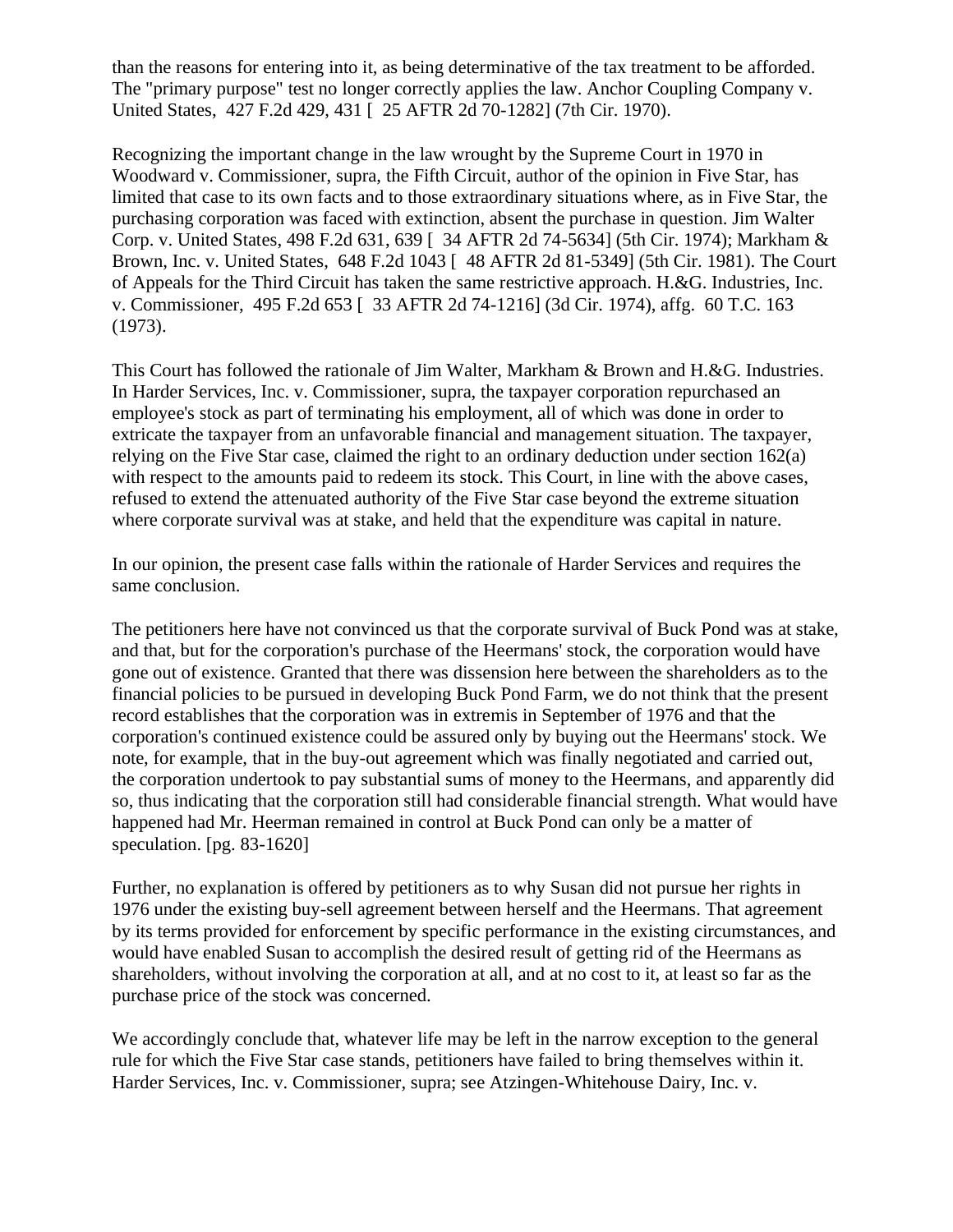Commissioner, 36 T.C. 173 (1961), and cf. MFA Central Cooperative v. Bookwalter, 427 F.2d 1341 [ 26 AFTR 2d 70-5056] (8th Cir. 1970), cert. denied 405 U.S. 1045 (1972).

Further, and in addition to the general rule that the cost of acquiring capital assets, including attendant expenses, is not deductible as ordinary and necessary expense under section 162(a), we note, as we did in Harder Services, Inc. v. Commissioner, supra, that the instant transaction comes squarely within the terms of section 311(a), which denies recognition of any gain or loss to a corporation for expenditures in connection with acquiring its own stock. 9 Harder Services, Inc. v. Commissioner, supra; White Star Drive-In Laundry & Cleaners v. United States, an unreported case (N.D. Ill. 1972, 30 AFTR 2d 72-5610, 72-2 U.S.T.C. par. 9683).

We accordingly sustain respondent on this issue.

Decision will be entered for respondent.

1 All references to statutes herein are to the Internal Revenue Code of 1954, as in effect in the years in issue, and all Rule references are to the Tax Court Rules of Practice and Procedure, except as otherwise noted.

2 The record indicates that among the assets transferred to Buck Pond in the merger was the fractional interest of George G. Proskauer, Inc. in certain horses owned jointly with Susan. The record does not disclose whether, or on what terms, Susan transferred to Buck Pond her interest in such horses. The horses were kept and maintained at Buck Pond Farm.

3 The separate guest house was also available.

4 Conferences with customers were held in the living room, dining room and den, where a library of pedigree records was maintained.

5 This case is unaffected by the Subchapter S Revision Act of 1982, Pub. L. 97-354, 96 Stat. 1669, which in general is effective with respect to taxable years beginning after December 31, 1982.

6 In relevant part, section 280A reads as follows:

(a) General Rule.-Except as otherwise provided in this section, in the case of a taxpayer who is an individual or an electing small business corporation, no deduction otherwise allowable under this chapter shall be allowed with respect to the use of a dwelling unit which is used by the taxpayer during the taxable year as a residence. \*\*\*

(c) Exceptions for Certain Business or Rental Use; Limitation on Deductions for Such Use.- (1) Certain Business Use.-Subsection (a) shall not apply to any item to the extent such item is allocable to a portion of the dwelling unit which is exclusively used on a regular basis-

(A) as the principal place of business for any trade or business of the taxpayer,

(B) as a place of business which is used by patients, clients, or customers in meeting or dealing with the taxpayer in the normal course of his trade or business, or

\*\*\* In the case of an employee, the preceding sentence shall apply only if the exclusive use referred to in the preceding sentence is for the convenience of his employer. \*\*\*

(d) Use as Residence.-